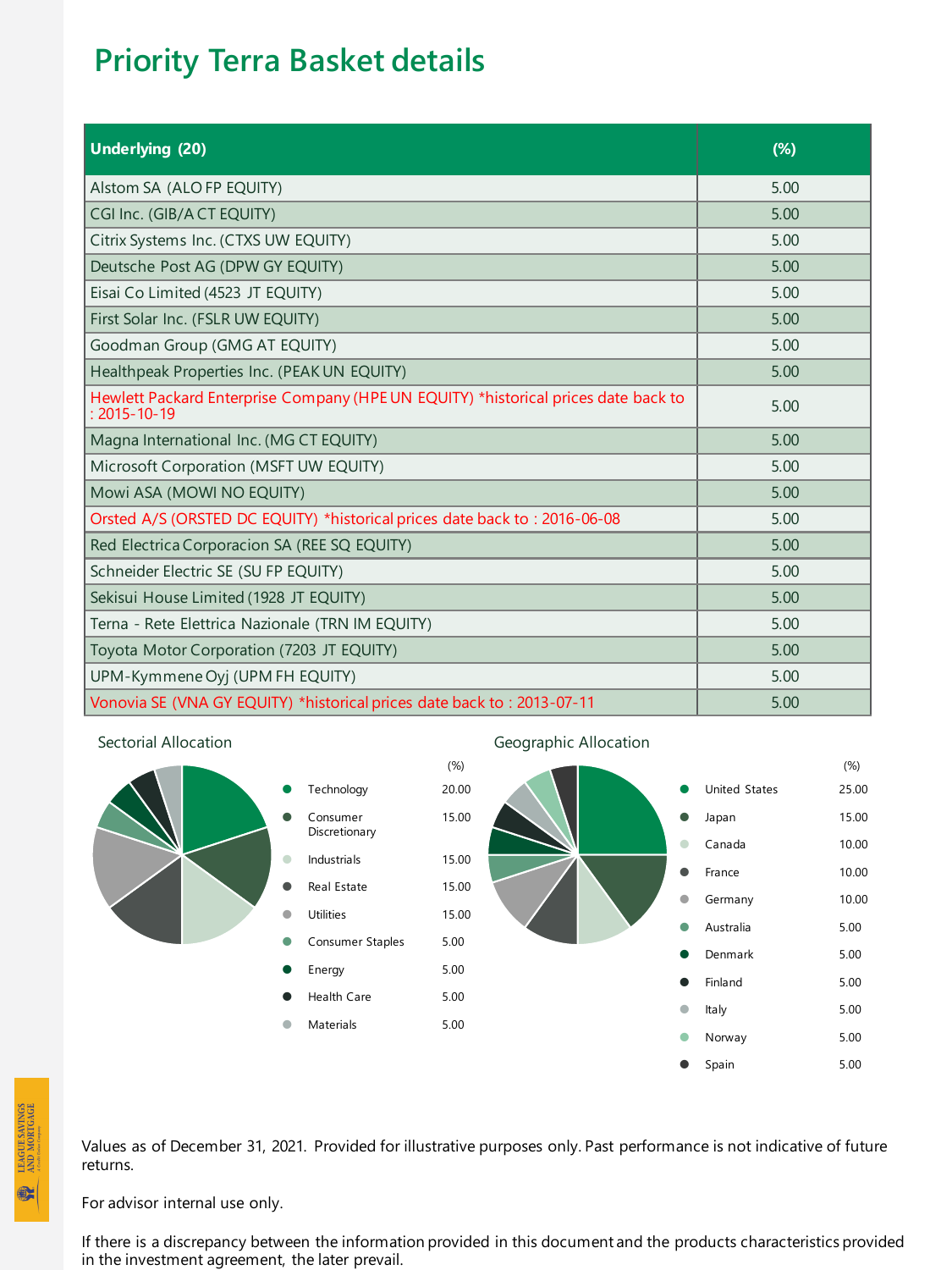

## **Priority Terra Basket performance by year**

\*Historical prices for the period do not include one or more underlyings (see table on the previous page)

## **Priority Terra Basket performance by period**

| <b>Period</b> | l vear' | 2 vears | 3 vears. | 4 vears | 5 years | 10 years | Annual<br>Compound |
|---------------|---------|---------|----------|---------|---------|----------|--------------------|
| Performance   | 11.03%  | 12.14%  | 17.98%   | 13.05%  | 14.29%  | 16.35%*  | Returns<br>(9)     |

\*Historical prices for the period do not include one or more underlyings (see table on the previous page)

Values as of December 31, 2021. Provided for illustrative purposes only. Past performance is not indicative of future returns.

For advisor internal use only.

If there is a discrepancy between the information provided in this document and the products characteristics provided in the investment agreement, the later prevail.